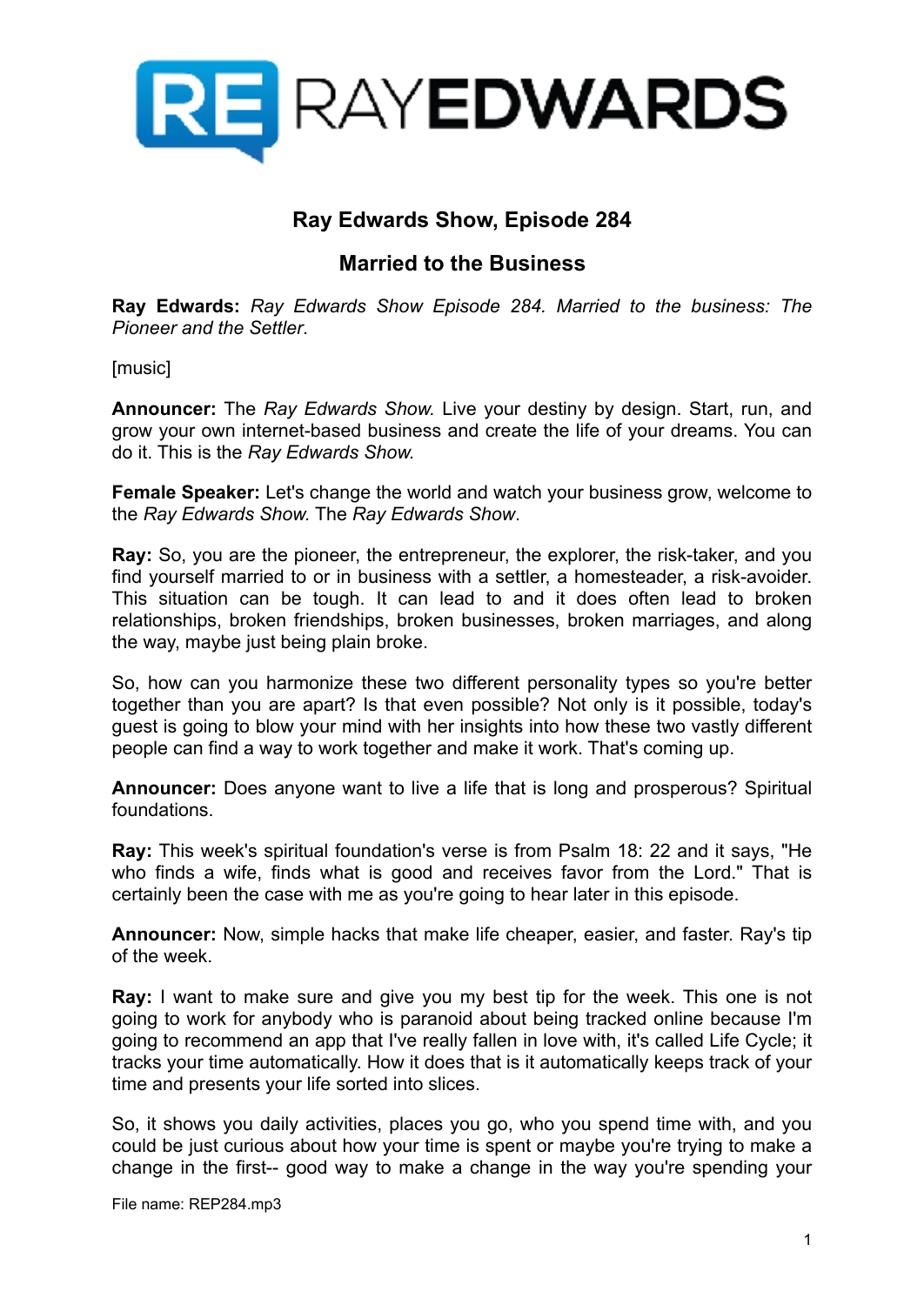

time is to know how you're spending your time. Like I said, it does track everywhere you go and everything you do. So, if you're not turned on by that idea, then you probably won't like this app.

The company that makes this app also makes another couple of apps that I use quite a bit. One is called Sleep Cycle which is how I track the quality and amount of my sleep and the other is called Power Nap which I use when I want to take a, well, a power nap in the afternoons. I have one scheduled and I lie down, turn on Power Nap, and it senses my body movements so that just before I fall into deep sleep, which is usually about-- it takes me about 15 minutes. Just before that happens, Power Nap wakes me up, which is how you get the most refreshing nap when you can wake up right before you fall into deep sleep then you don't get that groggy feeling that you get if you sleep deeply for a long time in the afternoons.

I love all three of these apps. They do work together and they work with Apple's heath kit. I find them really helpful. I hope you do, too.

**Announcer:** Now, our feature presentation.

**Ray:** Now, let's get to the featured presentation. This week, I'm having a conversation with a very wise woman. My guest today is beautiful. She's charming. She's kindhearted. She's brilliant. Conveniently, she also happens to be my wife.

**Lynn Edwards:** Why, thank you Mr. Edwards. I appreciate being here today on your show. [laughs]

**Ray:** Is this the first time you've been on the show?

**Lynn:** Yes.

**Ray:** That was an oversight. This is long overdue. So, people usually only hear half of the story of our business because they usually only hear it from me. I thought it would be interesting to hear from you and talk about the history of our business, the challenges and pitfalls that spouses of entrepreneurs may face. Maybe you didn't face any pitfalls. Maybe there are no problems. Is that how it was?

**Lynn:** Well, no, but I would like to say before you turn the podcast off, I believe Ray had a name for this particular podcast before I start using the terms?

**Ray:** There was a wise counselor in our life many years ago.

**Lynn:** Who informed us that what has occurred in our marriage is that Ray is a pioneer and I am a settler. That's why I said I don't want you turn the podcast off just because a woman is speaking and you think I'm going to speak to all the wives out there.

I want to speak to personalities and that if you are the pioneer or the entrepreneur, you probably have a settler in your life and they're probably driving you crazy.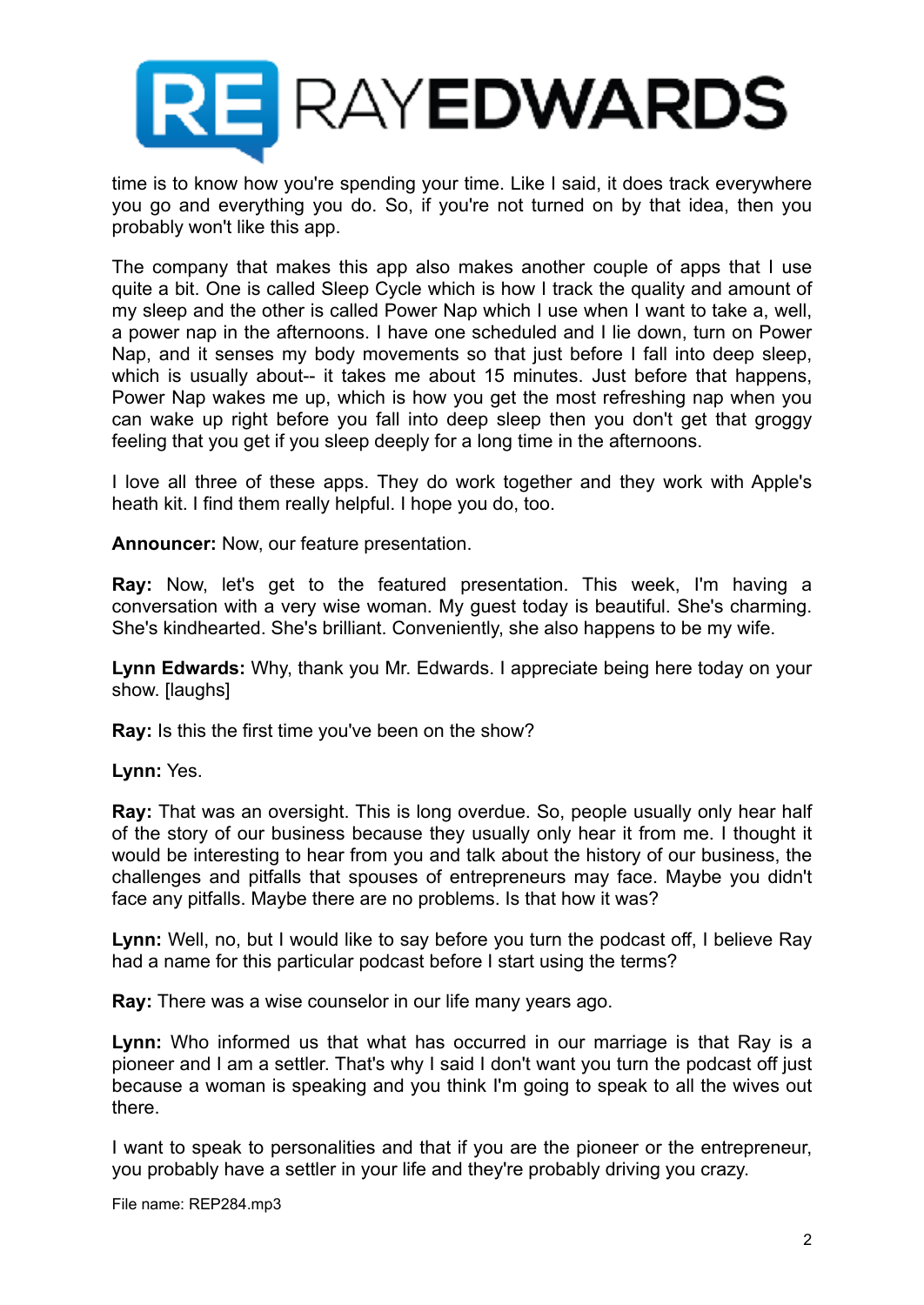

**Ray:** Conversely, if you're the entrepreneur or the pioneer, you're probably driving the settler crazy.

**Lynn:** The settler crazy.

**Ray:** You're probably scaring the wits out of them.

**Lynn:** So, the pioneer wants you to just keep going. They want to go over the Rocky Mountains and see what's on the other side, and the settlers are like, "No, could we just please stay here for a little while? Could we plant some crops? Could we see if we're going to survive another season before we actually go over the mountains?"

So, I am the settler, Ray's a pioneer and we have butted heads for years until we kind of figured that out.

**Ray:** This was long before we started a business.

**Lynn:** It really has an effect on any relationship whether it's your partner in the business or maybe just somebody you're always bouncing ideas off and you feel like they're always--

**Ray:** Shooting you down?

**Lynn:** Shooting you down [laughs]. They could be a settler.

**Ray:** Which is not a bad thing.

**Lynn:** It's not a bad thing.

**Ray:** Because if you're a pioneer, you need a settler in your life.

**Lynn:** You do.

**Ray:** How would you describe the years leading up to when we established our business, before we started our business and we're independent? How would you describe the dynamics of our relationship, specifically around money, jobs, career, risk-taking, and those kinds of things?

**Lynn:** Gosh. I don't know. I guess I would say I was kind of thinking about this earlier that I was comfortable with you and I having paychecks and knowing what the dollar amount was coming in every month, and that somebody was taking care of taxes and insurance.

I can't remember a lot of conflict about that other than we always wanted more money that was in our paychecks. But what I was thinking about is there was that sweet moment in time where you were getting the paycheck with insurance and they were taking the taxes out.

**Ray:** That sweet moment. File name: REP284.mp3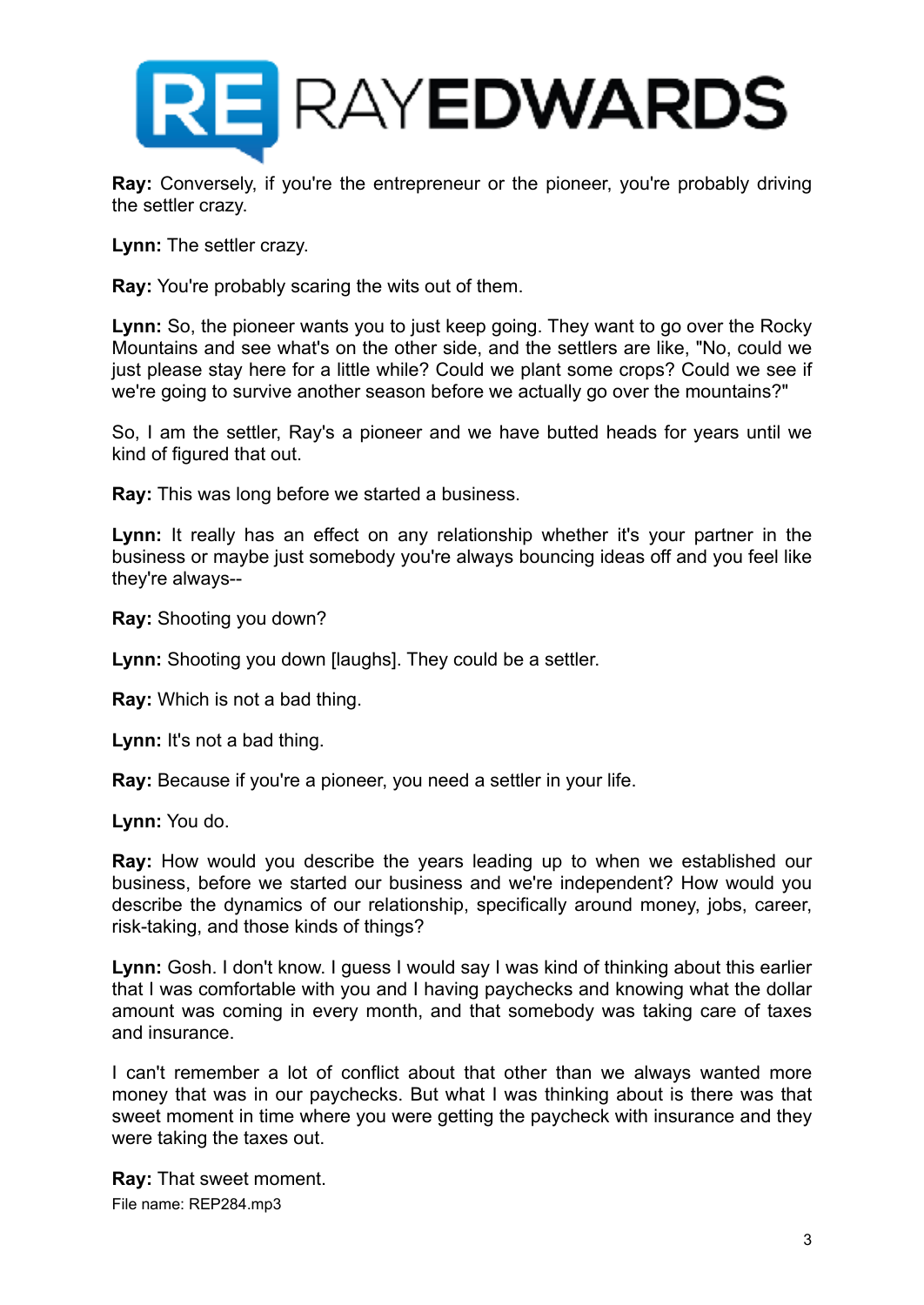

**Lynn:** When you were starting up the business, and so it seemed like the paycheck covered all the basics and anything you made on the business was just gravy. That was like, "Can we just stay here? I like here. This is a great spot. Can we stay here for a long time?"

**Ray:** [laughs] We did stay there for quite a while.

**Lynn:** We did but I was thinking about how you began to feel like it was unethical. It wasn't just unethical to the business you were working for, it was also holding you back from being the true entrepreneur that you could be. So, when that switch took place, I mean, that's probably when the real freak out started on my part. [laughs]

**Ray:** So, what did that feel like? I mean, it was-- we were going from a really-- I mean, I was making a very healthy salary. It was a paycheck, benefits, and all that good stuff, and then we went to no salary just when I was bringing in as a copywriter and consultant. How did that feel to you?

**Lynn:** I mean, the classic terms; flying a trapeze artist without a net, all the fears of we don't have anything to back up the future, income is not guaranteed. The first time I wrote that big check to the IRS, I thought I would actually vomit. [laughs]

**Ray:** I thought you actually did. Let's focus on the positive for a moment. What's been the coolest thing about-- we became independent in 2006. So, that's been quite a while. What's been the coolest thing about this journey?

**Lynn:** I would say being able to go anywhere we wanted to, whenever we wanted to in reference to the schedule, making up the schedule. So, when we had the RV, we were just up and go as long as you hadn't already bought airline tickets to something specific. That's probably been the most fun, it's just been not attached to two-weeks vacation a year.

**Ray:** Not having to ask anybody's permission.

**Lynn:** Right.

**Ray:** That is fun. I think I take that for granted sometimes and I talk to people who have a job and I'll say something like, "Well, we're thinking about taking a couple of weeks and go here and there." They look at me stunned as if it's a total foreign concept to them, and then I realize how privileged we are as an entrepreneurial family to be able to do that.

This is kind of an awkward question but I've heard this happened. You are often at our live events or places where I'm speaking and somebody will approach you and say-- as one of my fans [laughs], will approach you. That was so weird. Will approach you and say something like, "Oh, what it's like to live with Ray Edwards all the time?"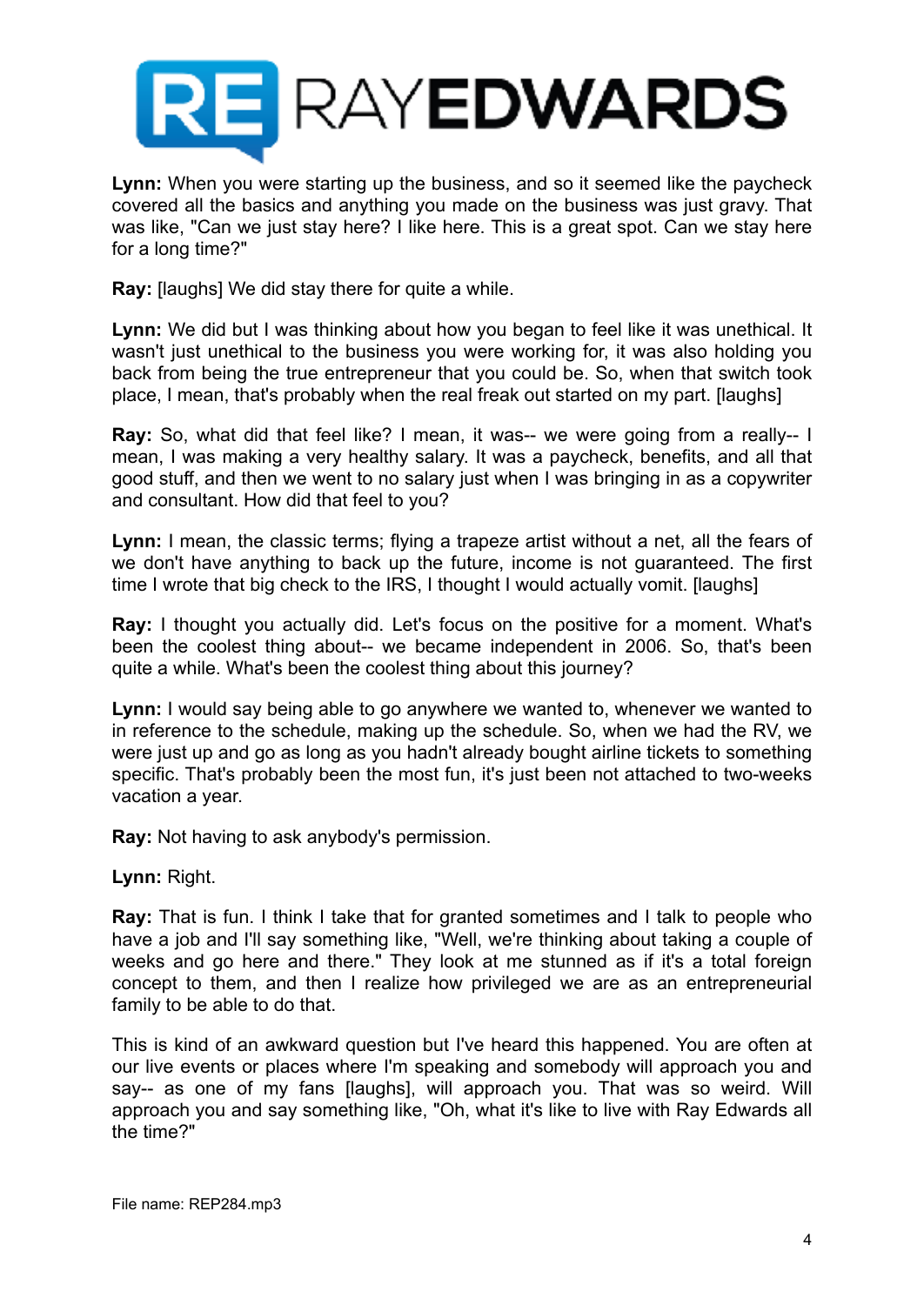

So, now that we're in a safe environment, how would you like to answer that question when somebody asks you that?

**Lynn:** Well, let me answer it this way. I sound like a politician. [laughs] Ray used to be a DJ. I mean, on the radio DJ, and I would listen to him occasionally. Sometimes, I go two, three weeks where I would listen to him every day, but when he was doing mornings and he started at 5:30, 6:00 in the morning, I wasn't listening.

Some of the later evenings, I was tied up with Shaun and dinner and stuff like that, so I wasn't listening. So, I think in some ways that may have hurt his feelings, but it just wasn't feasible to listen to his show all the time. Now, that he's very active on what he's doing, believe it or not, I do not listen to the podcast.

**Ray:** Wait a minute, what?

**Lynn:** [laughs] I don't listen to the podcast. I don't get on the webinars and I guess because the answer to that question when someone says, "What it's like living with Ray?" is obviously, we don't talk work 24/7, but it's like, "Why would I listen to the podcast when I heard the genesis of the idea; the Kitchen Table."

**Ray:** Yes, that make sense. It does.

**Lynn:** Ray is one of those people who can have five things going on and be highly happy in his environment. If I'm working on accounting, I can only have one thing going on and that would be classical music in the background.

So, there is a time in my life that I like to just sit down and listen to a podcast or that I'm in a position to be driving for an hour and so and listening to a podcast. So, I haven't really worked out a good way to do it. [laughs]

**Ray:** I'll help you with that, but it's true. I mean, you are there for the genesis of the ideas and you hear Shaun and I discussing what we're going to talk about. I mean, it makes sense to me.

**Lynn:** So, I guess to answer what's it like to live with Ray Edwards is-- I mean, he's a wonderful husband and a great father, and that means he listens and he doesn't try to fix things. He says, "Do you want me to fix it?" before he weighs in. He's a very loving, wonderful person who also talks about his business and his business ideas that he bounces off with me and Shaun and anybody else who's around.

So, work-wise, I already know this, which isn't really true because there's lots of things I don't know. [laughs]

**Ray:** And there's things you don't need to know. No, that's a sweet answer. Thank you for all those nice things you said about me.

**Lynn:** He really loves dogs.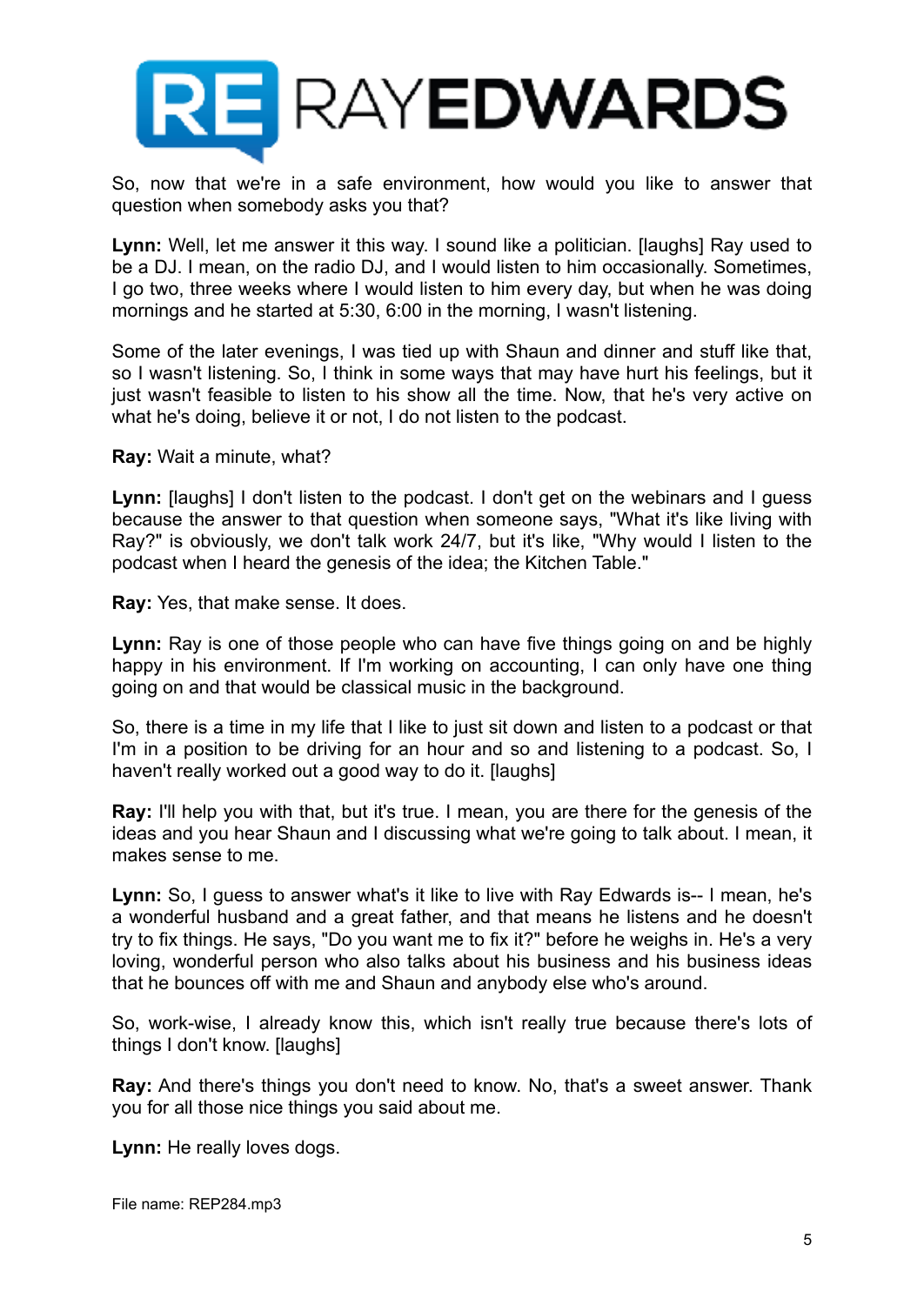

**Ray:** That's true. I do.

**Lynn:** To the extent that I've had to correct him in reference to what he feeds the dogs.

**Ray:** Hey, now.

**Lynn:** That's all right. No people food.

**Ray:** They're hungry.

**Lynn:** No people food.

**Ray:** Just look at their faces.

**Lynn:** No people food.

**Ray:** They're begging for food.

**Lynn:** [laughs] That's Pavlovian.

**Ray:** What the hardest thing about being married to an entrepreneur as a settler?

**Lynn:** Letting them do what they need to do. Letting an entrepreneur be who they need to be with-- also feeling like your voice is being heard. I'm the voice of reason or caution or like I said, "Hey, can we just hold back?" We get a big check and I want to hoard 90% of the check in case of bad times or low cash flow or something and he wants to take the check and get that new thing that's going to make the business better.

I can see what he's talking about but we just clash. That's where we clash. I feel like I'm a classic accountant where the boss says to the accountant, "Okay, this is what we're going to do. Now, accountant, make it happen." Now, I am not an accountant by trade. I am merely an interested accounting person. So, if you say you're going to take \$5,000 and do this, I go, "Wait. No, you're not." [laughs]

**Ray:** You want to do what?

**Lynn:** No. No, no, no. We're keeping that because we could have unforeseen things that we have to pay. So, we've had some serious clashes because if he's not allowed to grow and expand the business, we're not going to grow. I mean, we're only going to stay at a certain dollar amount because we won't be investing in the future.

**Ray:** I think we've gotten better especially over the last few years about communicating from those different viewpoints and listening to one another and meeting in a more reasonable place that serves both of us.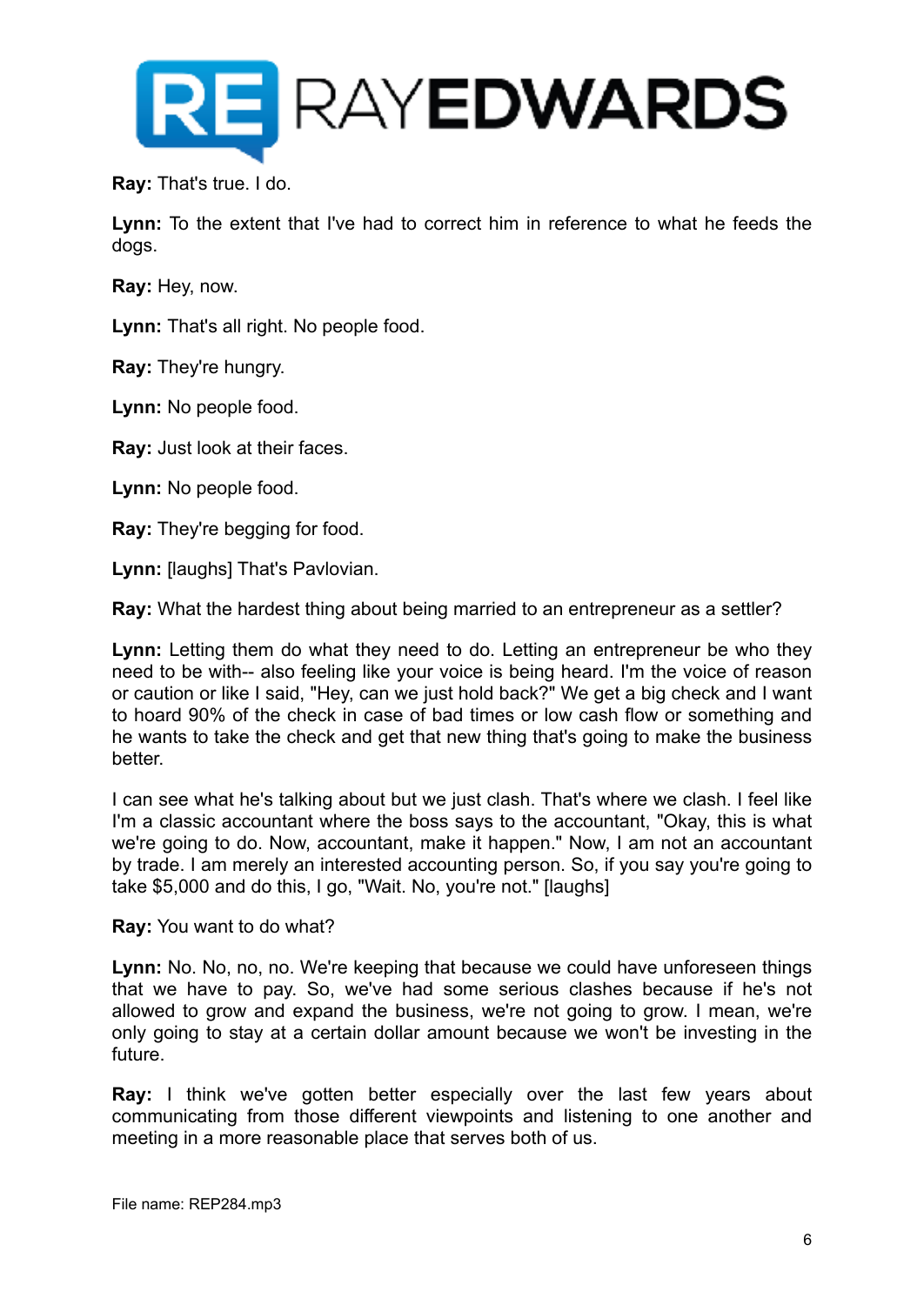

**Lynn:** I think it definitely comes down to having a safe place for conversation. If you are afraid to approach your spouse or your business partner or your accountability person in your life, if you're afraid to say, "Hey, I don't really like where this is going and I have an opinion that differs from you." That causes a whole new set of problems.

So, when I say the environment has to be safe, I mean I need to be able to approach Ray and say for the 400th time, "I'm really nervous about this." Not for him to go, "There you go again."

**Ray:** Do I sound like that?

**Lynn:** No.

[laughter]

**Ray:** Not anymore.

**Lynn:** You never sounded like that.

**Ray:** There was a moment where we got some instruction on communication. I wonder if you're thinking of the same thing I'm thinking of.

**Lynn:** I don't know.

**Ray:** Brave communication?

**Lynn:** Yes, that's through Bethel and--

**Ray:** Dan Farrelly.

**Lynn:** Dan Farrelly.

**Ray:** I'll put a link in the show notes if I can find the link to it online. I don't know if they even offer it anymore, but it was just a training on how to communicate bravely but respectfully and say what's on your heart, how you're feeling without condemning or criticizing or bullying the other person and it's been really helpful, I think.

**Lynn:** It's been really helpful because-- I'm just speaking from my perspective as the settler. I come to him, like I said, it's the same concern. I don't even start the conversation with, it's the same song, it's the 48 verse. I'm concerned about the spending and why we need to do it.

He really has to then push down that, "Here we go again." and be open and say, "Okay, I'm listening to you, speak what it is that you're concerned about." because if I'm afraid to approach him, then just time goes by with resentment building up. The same token if Ray wants to approach me about something that he wants to do and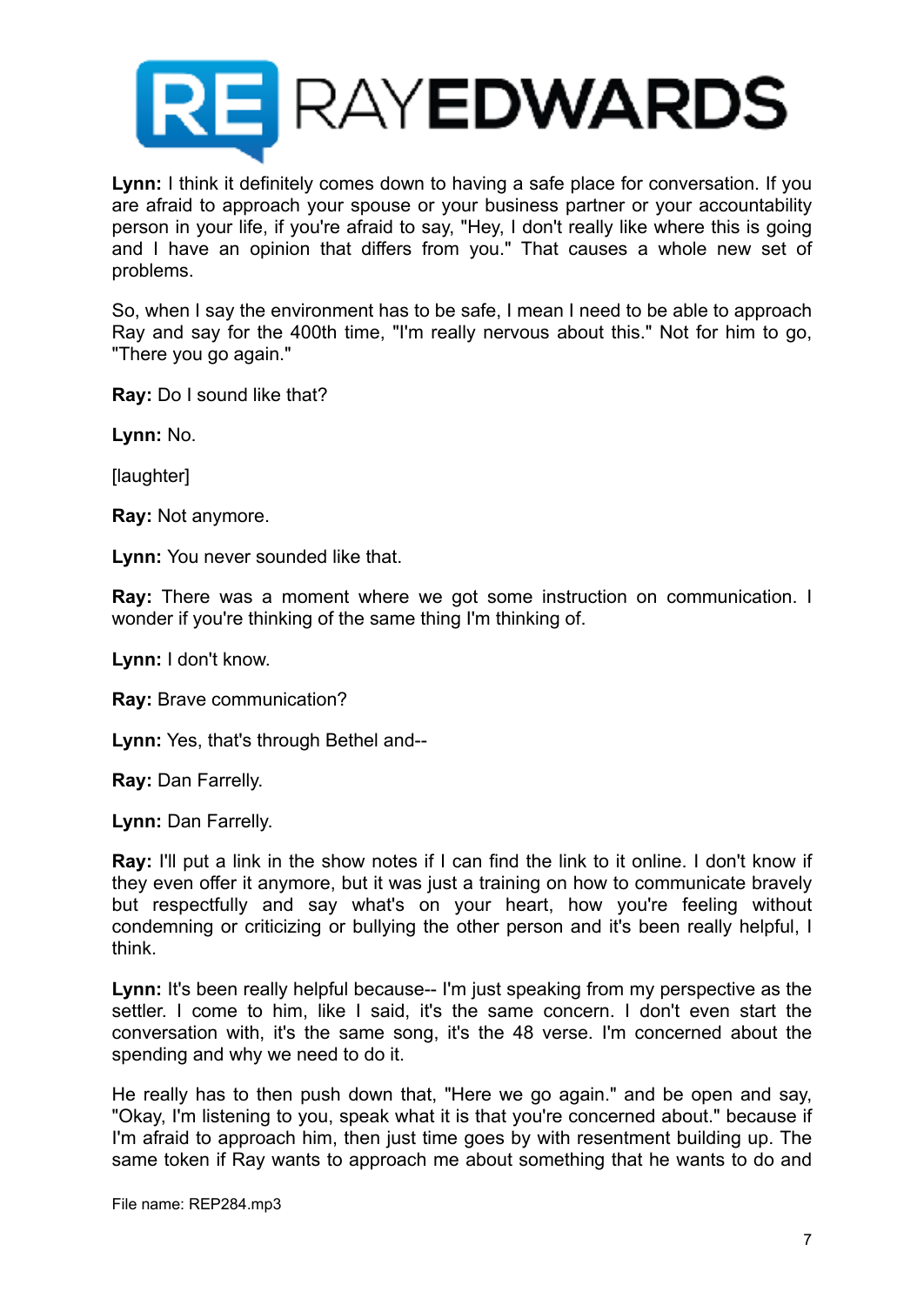

he knows as soon as he opens his mouth, I go, "Nope. Nope. Nope. No money is going out. Zip, zero, we're not talking about it."

Well, that's not good either. I mean, it's the ability to be in a safe environment where the other person isn't going to explode or they're not going to say, "You always do this. You always do this." or "I have never said that before." You know you're not supposed to say always and never in an argument, but it's just more than that. Specially if it's a spouse, you want to be caring about their feelings and not disregard them.

**Ray:** One of the key realizations for me was when I got the language of thinking about, "Well, what is Lynn's heart for the relationship? She's not trying to shut me down when I come up with this great idea. All I'm excited about is going to cost \$10,000."

She's just trying to be realistic about, "Well, here's our cashflow and here's what we have to do. Here's our obligations. How are we going to meet those and still pay for this thing that you want to do?" For me, to know that your heart is not to shut me down, your heart is just to protect me and to help me understand the situation when I can take that attitude, I don't get defensive, so then we can talk about it.

**Lynn:** Yes, I mean, and that took a while to iron out. It took a while for either one of us not to get mad or to get our feelings hurt. So, that did take some practice. That's hard when you're having those conversations and you just want to roll your eyes like, "Not in your head." You really want to just roll your eyes and go, "Not this again."

**Ray:** [laughs] Oh, my goodness. So, let's get in the way back machine. If you could go back-- we've been married now for 32 years. Let's start with that. What's the secret of being married for 32 years?

**Lynn:** Before Dann Farrelly and Bethel and Brave Communication, Ray and I talked about everything. We may not have done it perfectly for the first, whatever, 25 years, but we did. We talked about everything and I have this one story I always go back to where we were driving back and forth on a trip we did frequently, it was about an hour drive with family.

Ray was once again talking to me about the exciting adventures of computers. I very bravely said, "Honey, I have to talk to you about something that is going to hurt your feelings." He said, "What?" I said, "I am so not interested in how computers work." I don't want to hurt your feelings but it is really, really boring for me. I consider a computer to be like a telephone. I just want my telephone to work. I don't want to know how to build a telephone or take a telephone apart, or what the components inside the telephone do.

**Ray:** Which I can't fathom. I believe the way you described it was, "When you start talking about that stuff, my eyes just glaze over." So, then I realized, every once in a while, I would check in with you and say-- I'll be talking about something. I'll be very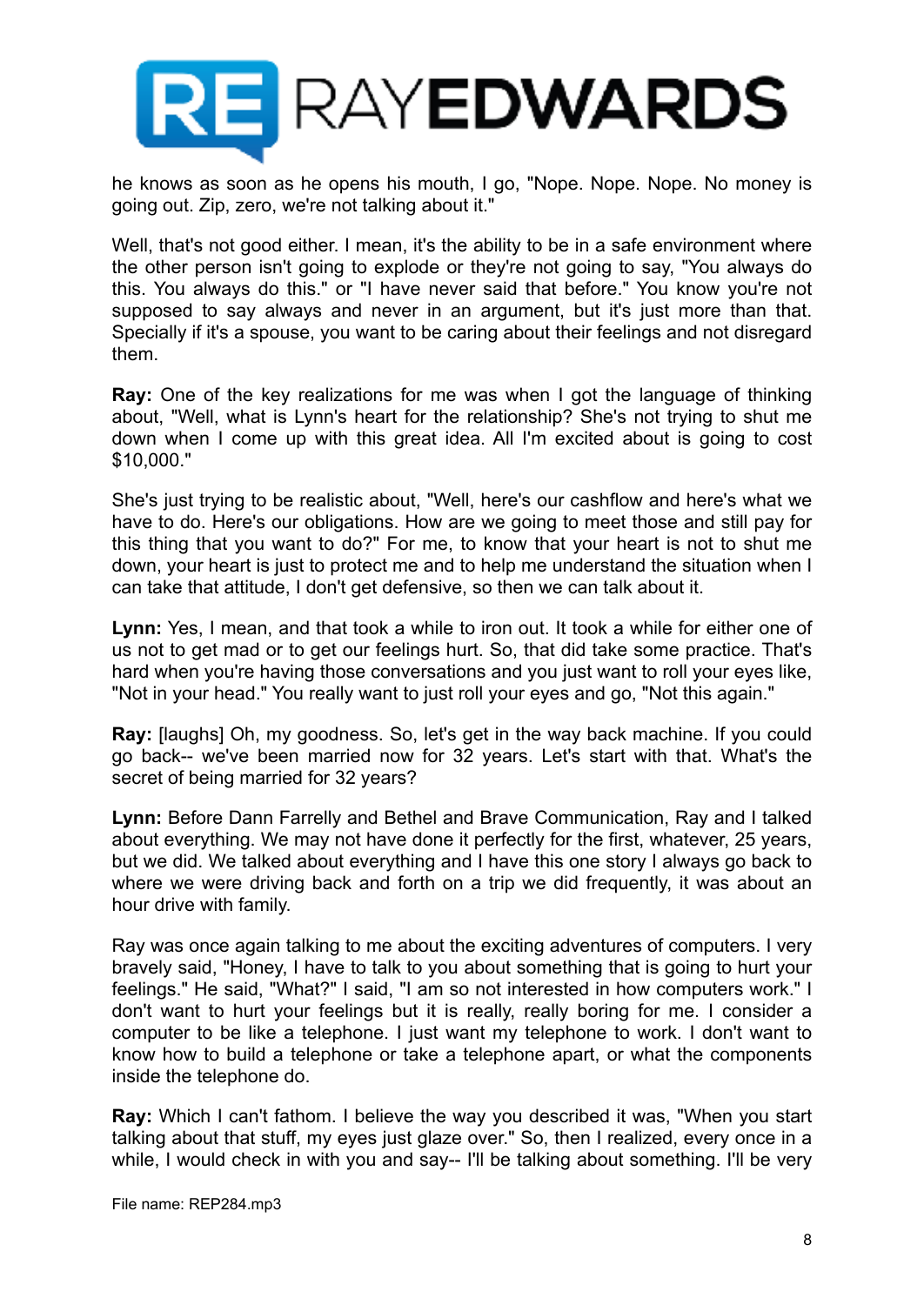

excited about some business concept or something and I'd stop and I'd say, "Hey, are your eyes glazing over?" Sometimes you would say, "Yes."

Lynn: I also think in that conversation. I said, "I'm sure there are things I talk about that you're not very interested in." Correct me if I'm wrong, but I think it was the relating the sentence by sentence conversations of people from work. "Then she said this and I then said that, and then she said this and I said that," and I went, "What?" And she said, "What?" And I went, "What?" [laughs] Did a little of my southern accent come out there?

**Ray:** A little bit.

**Lynn:** Little bit?

**Ray:** A little bit.

**Lynn:** Little bit. What?

**Ray:** Okay. So, we were talking about the secret to being married, still married after 32 years of being-- I feel like happier in our marriage than we ever have been. I'm more deeply in love with you than I ever have been.

**Lynn:** Dido.

**Ray:** So, how did we do that? What was the secret of that?

**Lynn:** Well, we were both Christians as children. Then as adults, we both walked away, but unbeknownst to us, God did not walk away.

**Ray:** He followed us.

**Lynn:** He stalked us.

**Ray:** That rascal.

**Lynn:** Isn't that somewhere in Psalms 23?

**Ray:** Yes. It's, "Surely goodness and mercy will follow me all the days of my life." What the actual translation means is it will haunt me down.

**Lynn:** It will.

**Ray:** Goodness and mercy will haunt you down.

**Lynn:** It will haunt you down.

**Ray:** And it did.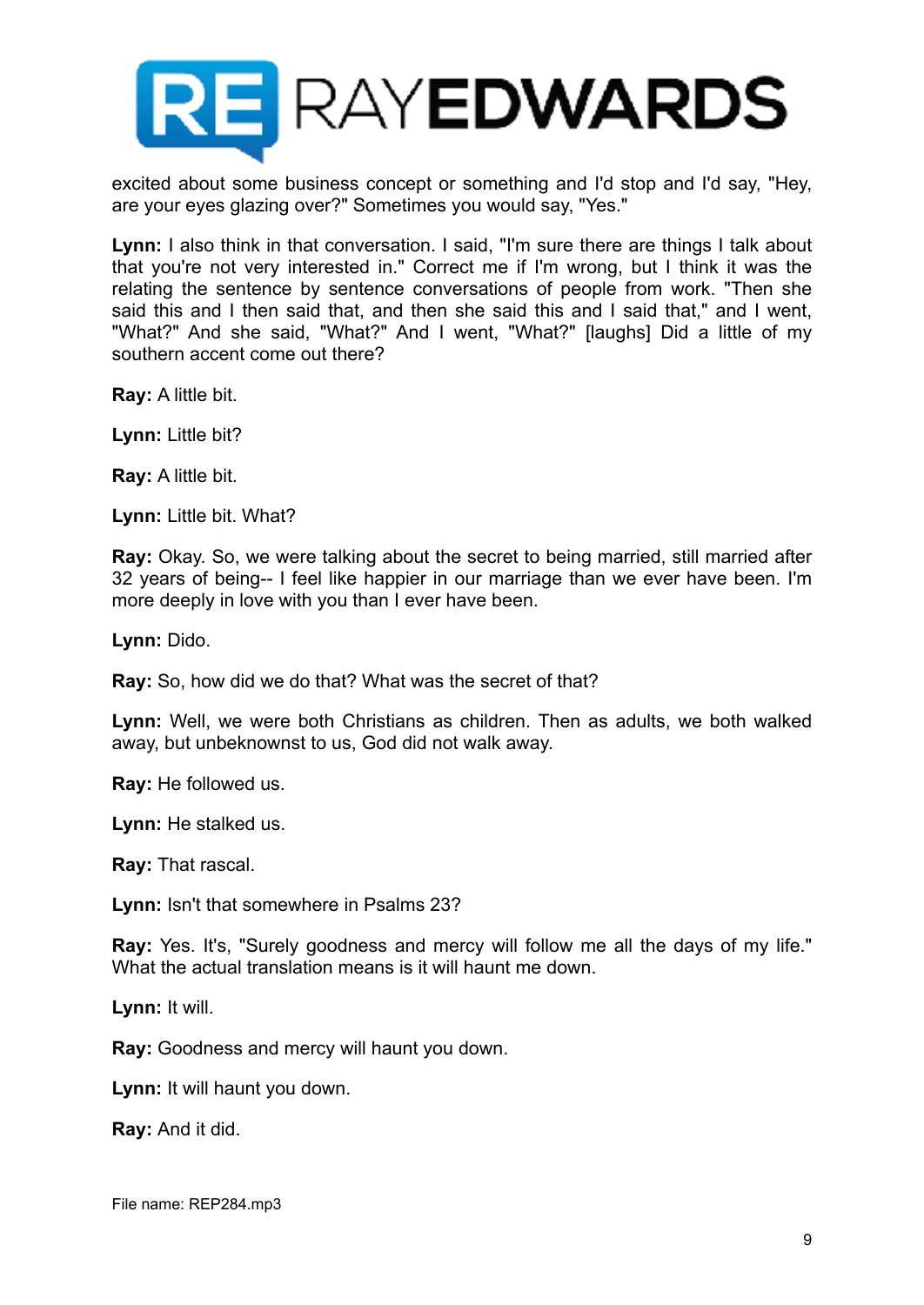

**Lynn:** I would've said, "It was all because Ray and I were wonderful and perfect. We talked about everything but--"

**Ray:** I liked that version a bit well, but that's not the whole story.

**Lynn:** No. It was evident once we came back to Christ and we met at the Bethel School Ministry that-- wow, we sure had been under a protective covering. We just had been protected in so many ways that-- then I always, for a while, I would say, "I was such a brat. I don't know how God stayed with me and loved me because I was such a brat for so many years."

**Ray:** Me too. Me too. Looking back, that leads me to ask this question. If you could go back 32 years ago and talk to your 32 years ago self, what would you say to her?

**Lynn:** I would say, "You have the wrong version of Christianity in your brain. You need to search this out and not settle for where you are in your Christian walk. Second, it's going to be so much easier than you think it's going to be. You're thinking way too hard about how hard things are going to be when in reality, it's all going to work out." I wouldn't want to say it in a, "Oh, you little darling thing, it's all going to work out."

**Ray: "**Don't you worry your pretty little head."

Lynn: [laughs] It's bizarre when you get older and you look at young couples and you go, "Man, they're stressing about that. That is not an issue."

**Ray:** Yes. I think I told you the story. I was in the airport recently, listening to this 20 something young, just married couple, talk about a visit to their families. I so wanted to turn around and say to them, "Guys, you should really relax. This is not worth getting all worked up over." Then I would just be that weird, old guy in the airport talking to them. But you're right. What would you say? If you can go back 32 years and talk to the 32-year-ago Ray, what would you say to him?

**Lynn:** Something similar, not be so stressed. I mean, you're very performancedriven.

**Ray:** I am?

**Lynn:** You were. [crosstalk]

**Ray:** On a scale from one to 10, how performance-driven am I?

**Lynn:** Am you? [laughs] As in now?

**Ray:** I don't think I really want you to rate me on that.

**Lynn:** Well, okay. But there's a difference. I think you were looking for other things in the past versus now.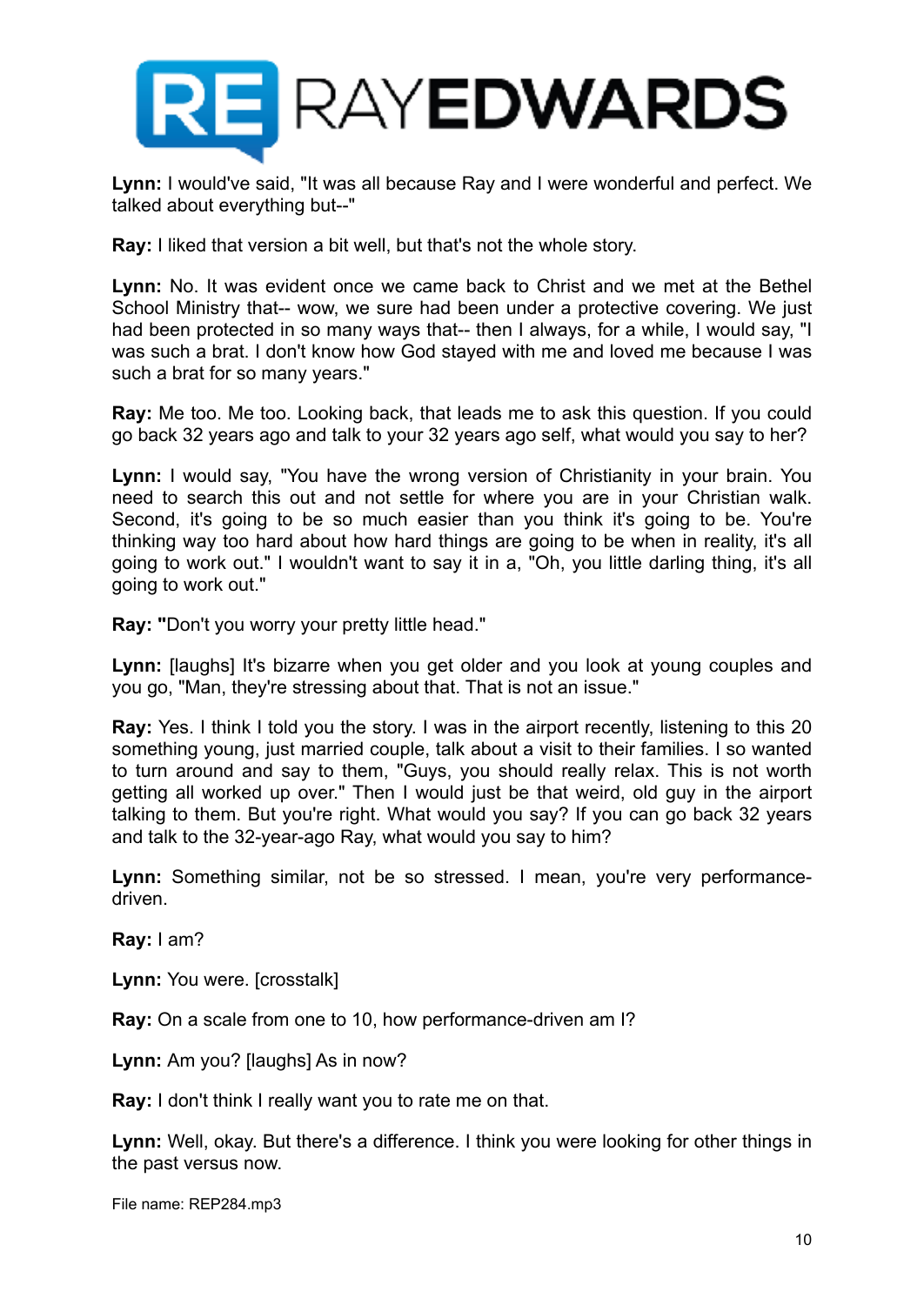

**Ray:** Yes. What do you think I was looking for?

**Lynn:** In the past?

**Ray:** Yes.

**Lynn:** Parental approval, a kind of a "Look what I did." Sorry. I keep snorting. It must sound gross.

**Ray:** It sounds sexy.

[laughter]

Do more of that.

**Lynn:** I will. How about one of these. [snorts]

[laughter]

I would say to get some serious counseling and not that there was like he's dropping off the deep end, but I would say, "You're taking all of these way too seriously. Your performance-based performance-- [laughs] allow myself to introduce myself."

**Ray:** Well, yes, because I was-- I'll just say it. I had something to prove, like I was worthwhile and I was going to prove it through what I did, what I accomplished, which is not a great way to get approval.

**Lynn:** Well I think it's--

**Ray:** It's a losing battle.

Lynn: It's what most people do.

**Ray:** Yes. What advice would you give to the entrepreneur about how to take care of their spouse or their business partner who is not a pioneer, they're a settler, they're more of a, "Let's just keep things on the even keel, not take any risks." How as an entrepreneur can I take care of that person so that they're safe and yet we're still making progress?

Lynn: I think you need to listen to them. Seriously, listen to them and not listen to them in a patronizing way.

**Ray:** Like "I'm just going to listen to you for five minutes, then I'm going to do what I want to.:

**Lynn:** Yes. That's not good.

**Ray:** That's the wrong way to do it.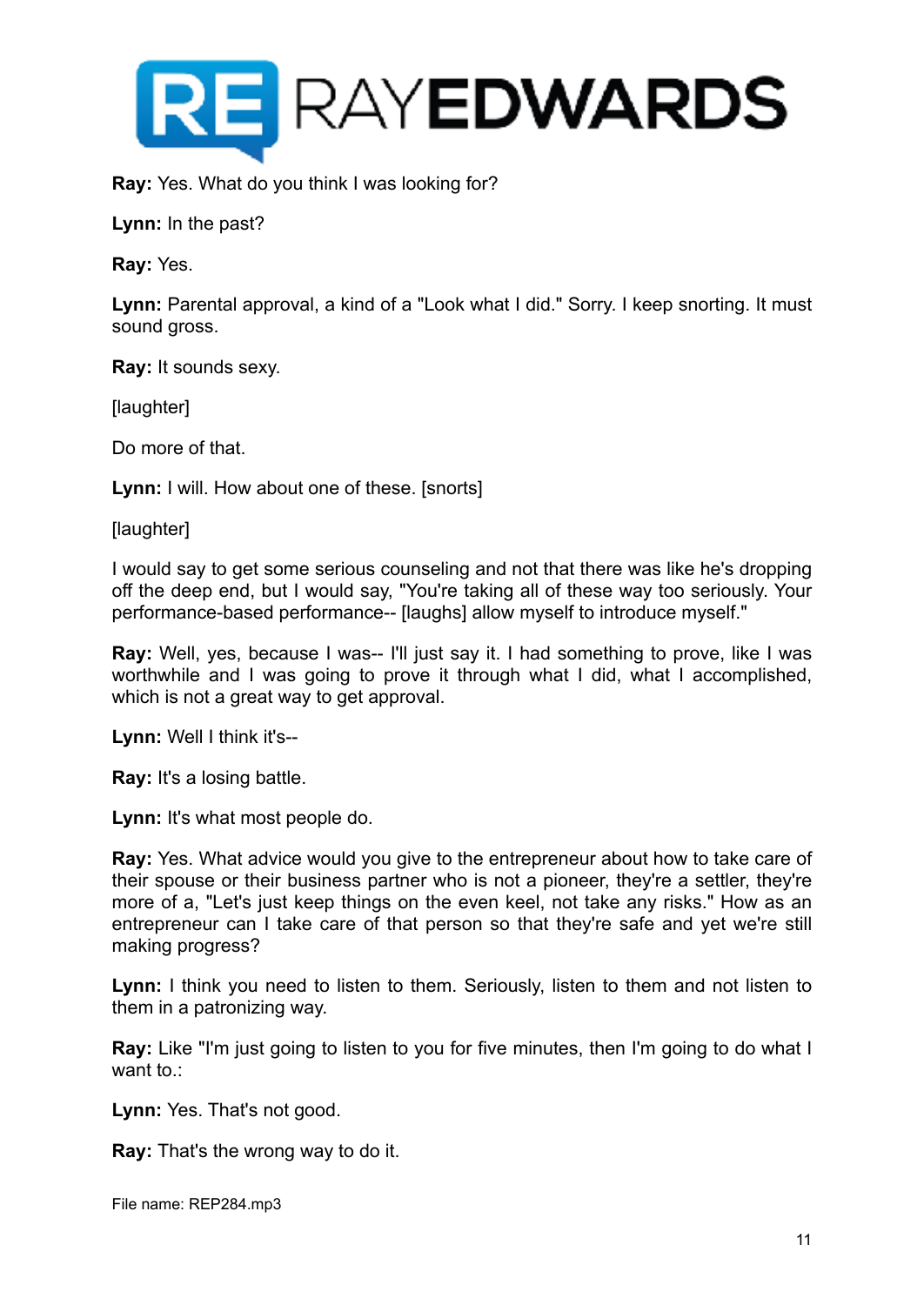

**Lynn:** That's wrong. Listen to them, discuss the ins and outs. I know that for a long time, I was like, "I don't know if we need to spend money on that because I don't really understand the business. I don't want to learn the business. It's your business. I'm just doing the bookkeeping. But personally, I don't think we need to spend money on it and I think it's stupid."

Now, that is filled with a lot of things that I chose which is "I don't want to learn about the business." **[unintelligible 00:27:02]** if Ray thinks we need product A, then if I don't choose to educate myself about the business to determine whether or not we need product A, then there is a point in the discussion where I've already made part of a decision.

**Ray:** Yes, we pre-judged the situation.

**Lynn:** Well, I pre-judged the situation by saying, "I don't know." and throwing my hands up. "Go ahead. I don't know."

**Ray:** Which kind of leaves you in a not great position.

**Lynn:** No. So, I did that for years because I didn't know and I didn't want to know, but it didn't necessarily make me happy.

**Ray:** So, one of the things I had to learn-- I interrupted you. I'm sorry--

Lynn: Yes. We're just going to say for you to really listen to my concerns, maybe-- I sometimes say to the guys, "Explain this to me in three sentences or less. Please do not go on for 20 minutes. Make it as simple as possible." So if you-- that's just me. Maybe you like long stories like this podcast.

#### [laughter]

So, as an entrepreneur, please listen to what my caution is, and then maybe explain it in three sentences or less why you need to do this and why it's going to benefit the company, and then reassure the person that, "I'm pretty certain I can make the money back with this. I will come to you with every purchase, so we can be comfortable in going forward, both of us. It goes back to those safe conversations and in a safe place.

But you need to hear my concern and I need to be reassured that if this doesn't work, I can't pounce all over you and say, "Well, you just blew \$300. Thanks." I agreed to it, and I agreed to it two ways. I agreed to it by saying, "Yes," and I agreed to it by not educating myself.

Then don't yell at your entrepreneur if it fails because you only learn by failing and you don't know if that was the product you needed or not. It turned out, it wasn't. So, we're going to do it again.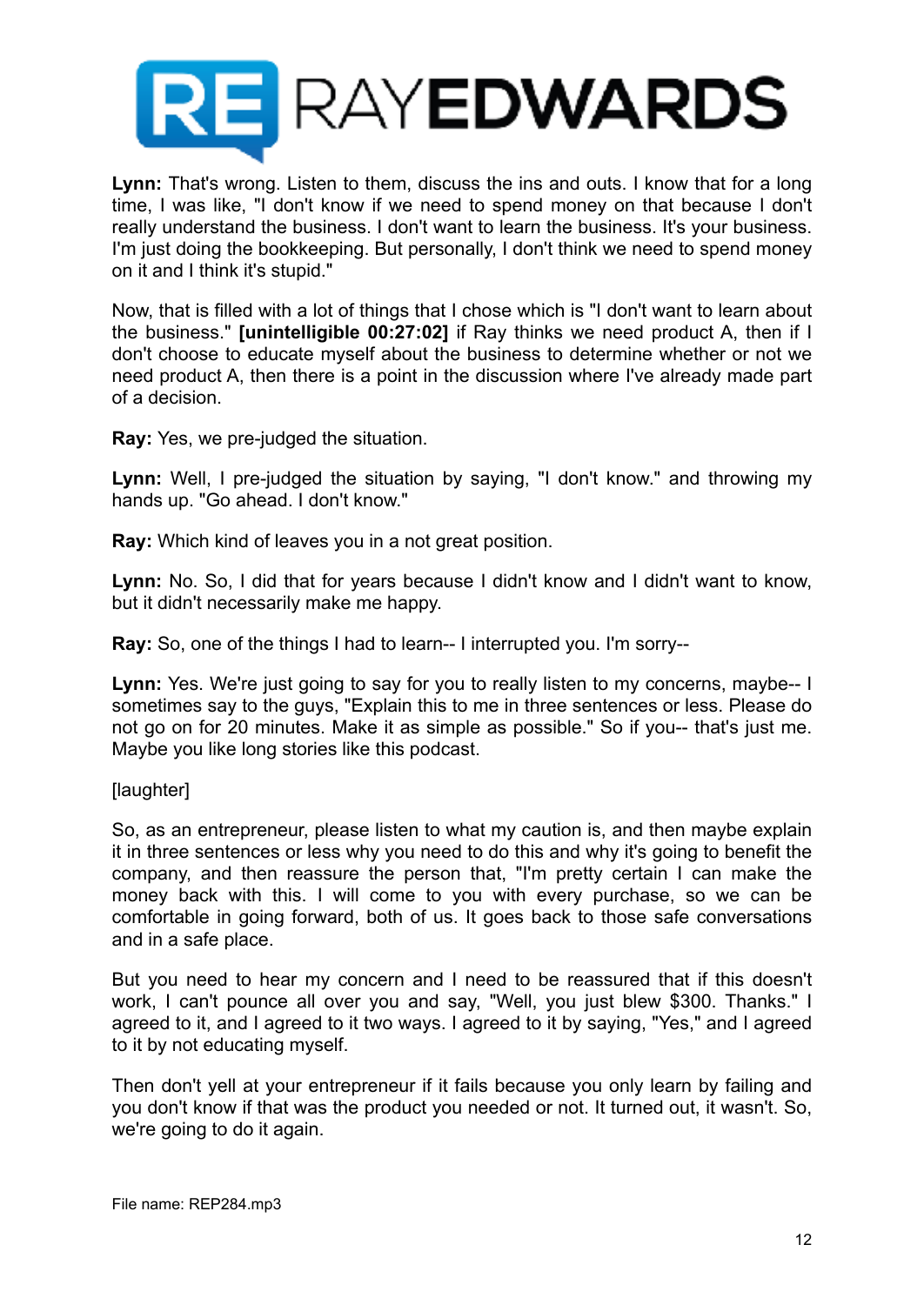

So, there is some faith. There's trust and sometimes, it's broken and you got to rebuild it, especially if your spouse is-- I mean, that's going to happen anyway. So, you got to have a way to handle that and how you're going to deal with trust that's broken and hopefully, God's in your life and he's working the miracles and you're just dancing along.

**Ray:** That's a good answer. I'm glad I stopped interrupting you. That's one of the things I had to work on. It's interesting I just heard a study that was done in a classroom. I can't quote the source of the study, but they had a classroom that had-- I think five women in it and like 20 guys.

All they did was they measured how many times, when the women spoke up to make a point, how many times they were interrupted by the men. They were interrupted like five or 10 times more often than the men were interrupted. So, I think it's a male-female-- I think guys have a tendency to dominate the conversation.

One of the things I was going to say that I had to learn was what you're talking about. If I was going to explain something to you about what were-- some initiative that we're doing in the company or some like a coaching program I'm joining. Like I just joined the Strategic Coach Program which is not an insignificant investment and I didn't spend three hours telling you about what it was.

But I had to find ways to condense down the essential, meaningful, purpose of a purchase or a decision we were making in the company so that you could absorb it quickly, and then you had to develop a certain level of trust that I was being accurate and truthful. So, it really comes down, once again, to that safe communication and trusting one another.

**Lynn:** Yes, it does because you can candy-coat a purchase--

**Ray:** I'm a copywriter.

**Lynn:** You know the words. [laughs]

**Ray:** Yes, it's true, it's both a blessing and a curse. Now, we've just come to a new season in our business where we've really grown over the last couple of years and we just made a shift where we hired some new accounting folks and you're going to be stepping away from that role.

I think that's a huge hallmark in your growth in the company because part of that is you saying, "I'm going to trust that somebody else is going to handle these decisions and that it's going to run on its own. It's going to run. It's going to be okay". Can you talk about-- how are you feeling about that? What led you to being able to make that decision?

**Lynn:** Well, I think we have wanted for some time for me to step away from the accounting.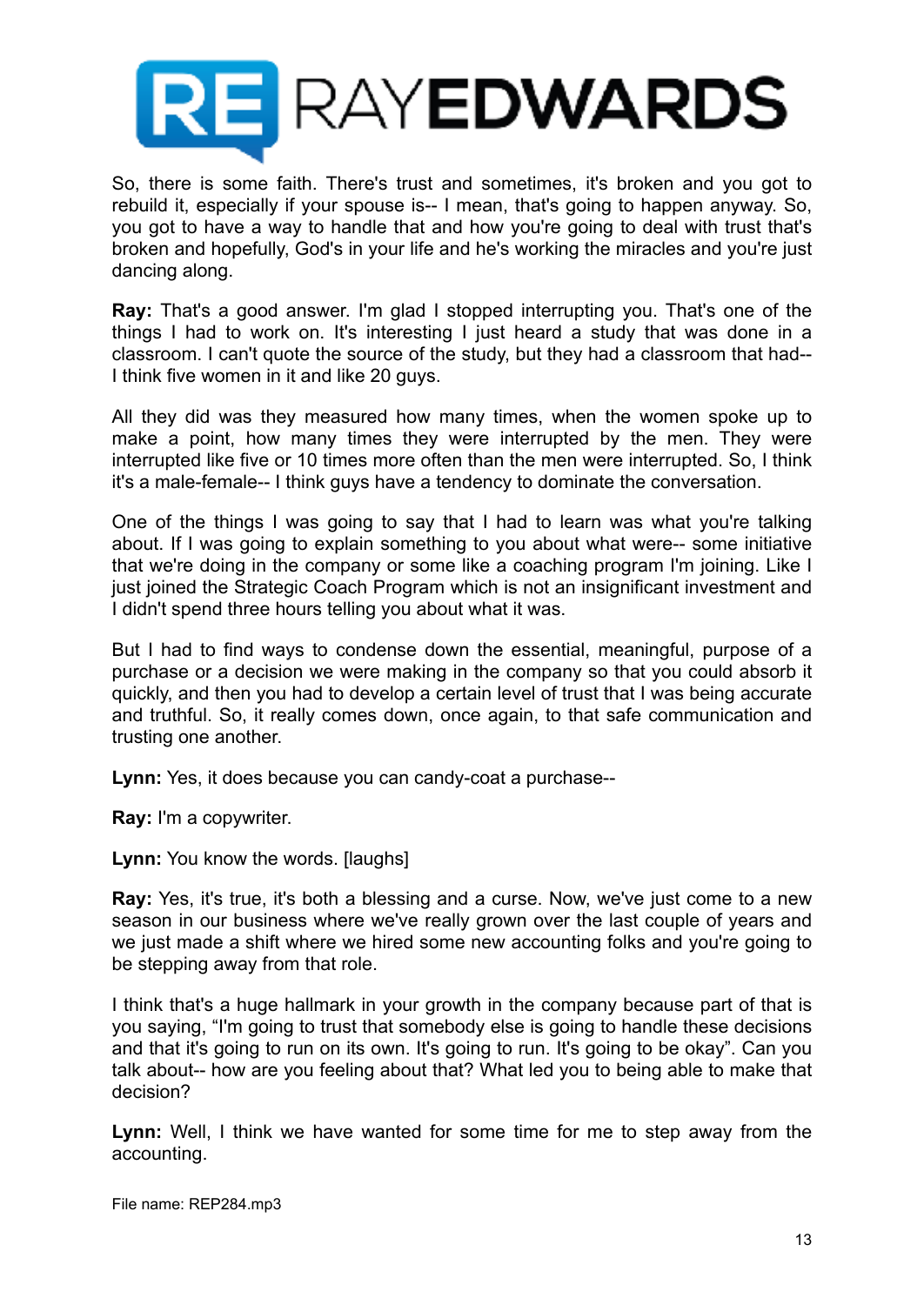

#### **Ray:** Because?

**Lynn:** I'm not an accountant.

**Ray:** You don't really enjoy it?

**Lynn:** No, I don't really enjoy it. We have Quick Books online. We have four or five people who have access. They keep us legal, blah-blah-blah. I love them. But if Ray said, "Would you run this certain report for me?" I would go into Quick Books and literally spend an hour and a half trying to figure out how to run the report.

I can do a P & L or a balance sheet but if you wanted something specific, it would be extremely frustrating to me. That and really wondering if we have things listed in the accounts correctly was frustrating and not really what I had been-- I mean, I've been trained in-- history is my degree--

**Ray:** But accounting is definitely, not something you're passionate about. It's not--

**Lynn:** I'm not passionate about it at all. [laughs]

**Ray:** It's not your unique ability, the thing that you're really best at.

**Lynn:** No.

**Ray:** No.

**Lynn:** So, the other thing was for me as the wife, that's been my identity with the business; I keep the books. So, being detached from that was something I didn't want to do for a long time.

**Ray:** Yet, you're responsible for so much more and you're such a part of every one of our decisions. I mean, the high-level discussions we have about the strategy the business is going to be taking for the next year or so, and what things we're going to do and what projects or products we're going to produce and what events we're going to do.

You're part of all those things. You're a huge part of the culture of the team in the company. So, I think those are more of your unique abilities rather than data entry and accounting. That seems like, in many ways, I feel like we did a disservice waiting so long but you had to get to a point where you were ready to let go of that as well.

**Lynn:** Right, I did.

**Ray:** Yes. So, less serious questions, maybe I'll be surprised, favorite color?

**Lynn:** Blue.

**Ray:** Favorite flower? File name: REP284.mp3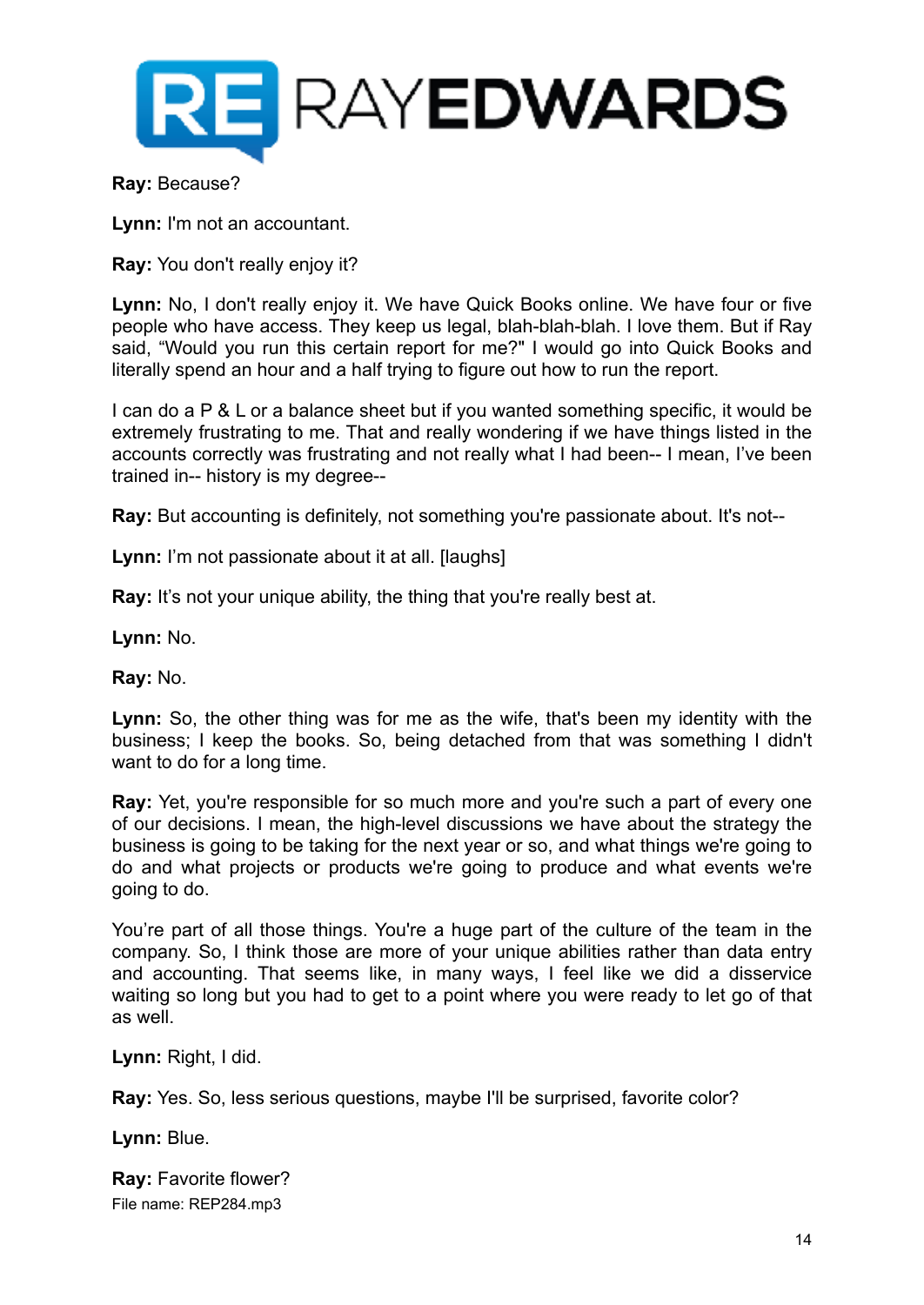

**Lynn:** Tulip, iris, daffodil--

**Ray:** I would have said iris, but you had three. That's interesting.

**Lynn:** I could keep going. I love flowers. I love flowers.

**Ray:** Go on; tulip, iris, daffodil, what else?

**Lynn:** Just about anything.

**Ray:** Favorite movie? Nothing?

**Lynn:** Yes.

**Ray:** What? Say it.

**Lynn:** I can't think of the name of it.

**Ray:** Quote a line from it.

**Lynn:** "I don't normally make this advice, but I think if you could get to a pound cake as quickly as possible."

[laughter]

**Ray:** I thought so.

**Lynn:** That would be a good idea.

**Ray:** That is such a great movie *Stuart Saves His Family*.

**Lynn:** *Stuart Saves His Family*.

**Ray:** It is such a great movie.

**Lynn:** It's really old and it's based off a *Saturday Night Live* skit that Al Franklin had a character named Stuart who was on *Saturday Night Live* with the mayor and he was like "Hi, I'm smart enough. I'm good enough and gosh, darn it, people like me." There's just something about that movie that resonates with me.

**Ray:** So many good lines. We have to watch that movie again.

**Lynn:** I know.

**Ray:** Favorite music?

**Lynn:** Right now, I would say it's piano, classic stuff.

**Ray:** Kind of the chill out playlist on iTunes, isn't it?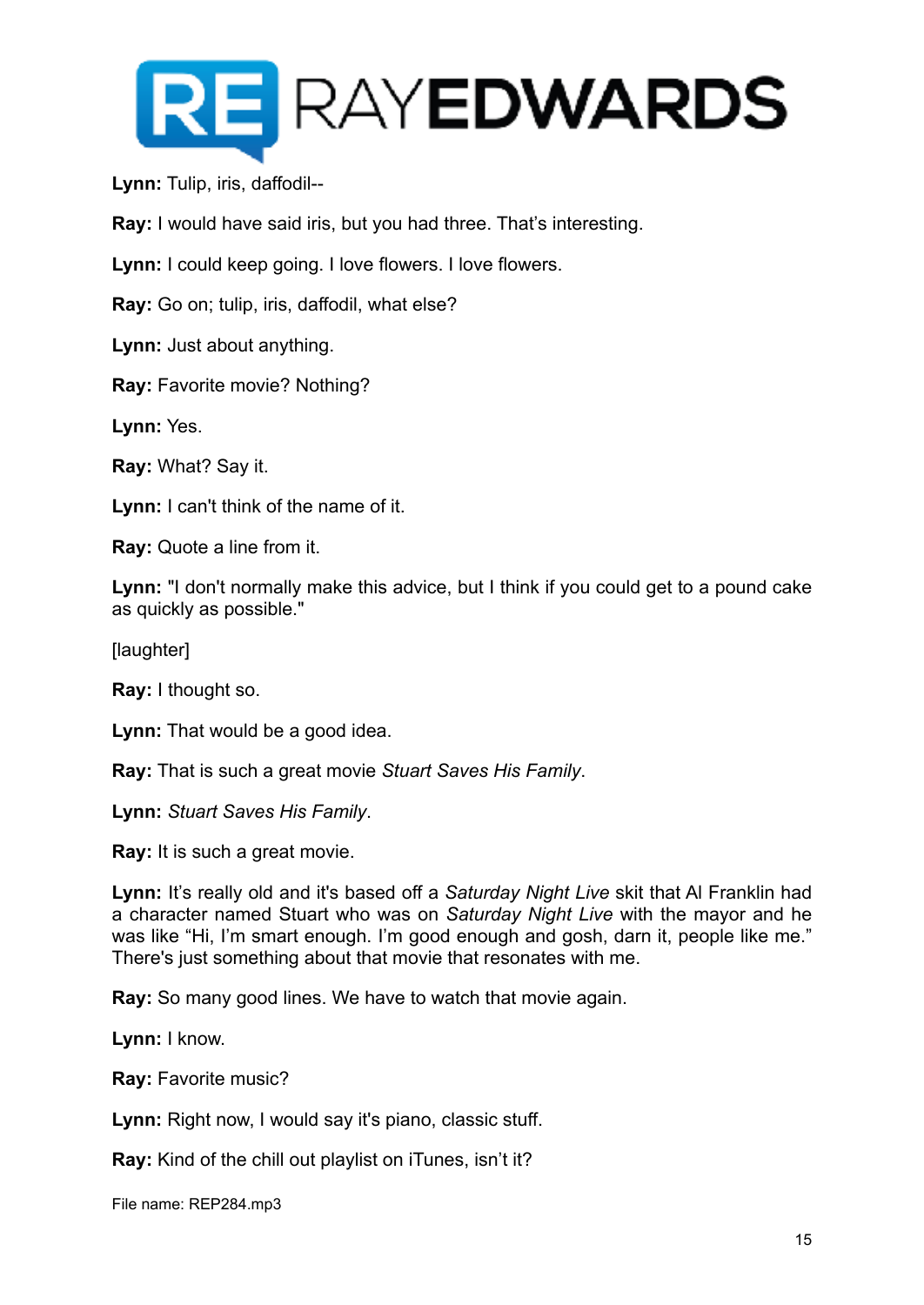

**Lynn:** Yes, the chill out playlist right now.

**Ray:** So, has the journey of entrepreneurship been worth it or do you wish we had kept a job?

**Lynn:** No, it's been worth it.

**Ray:** What makes it worth it would you say?

**Lynn:** You're much happier.

**Ray:** That's it?

**Lynn:** Well, no, our income has changed.

[laughter]

**Ray:** Well carefully chosen words.

**Lynn:** [laughs] Then when we had the RV and we could just go anywhere and you could work anywhere, that was just wonderful.

**Ray:** Now, of course, we're thinking about getting a new RV, a smaller one that you can drive.

**Lynn:** Yes, because we're going around and around about getting one of those really big ones and hiring a driver and then we thought--

**Ray:** What do you do with the driver?

**Lynn:** What do you with-- it's like a third person like so.

**Ray:** You kind of have to adopt them into your family.

**Lynn:** Like "Hey, how are you doing today? Want to play?" I'm thinking of a person. [laughs]

**Ray:** Please, no. Well, I think this was a long overdue episode. I think people are going to get a lot from it. I really appreciate you. I know that you just really opened up and shared without a filter and I appreciate you doing that.

**Lynn:** That's correct because you called me like about half an hour ago.

**Ray:** Kind of sprang on you, didn't I?

**Lynn:** Yes, so I'm glad this isn't recorded like a video, like you could see me right now.

**Ray:** You're beautiful baby. I love you.